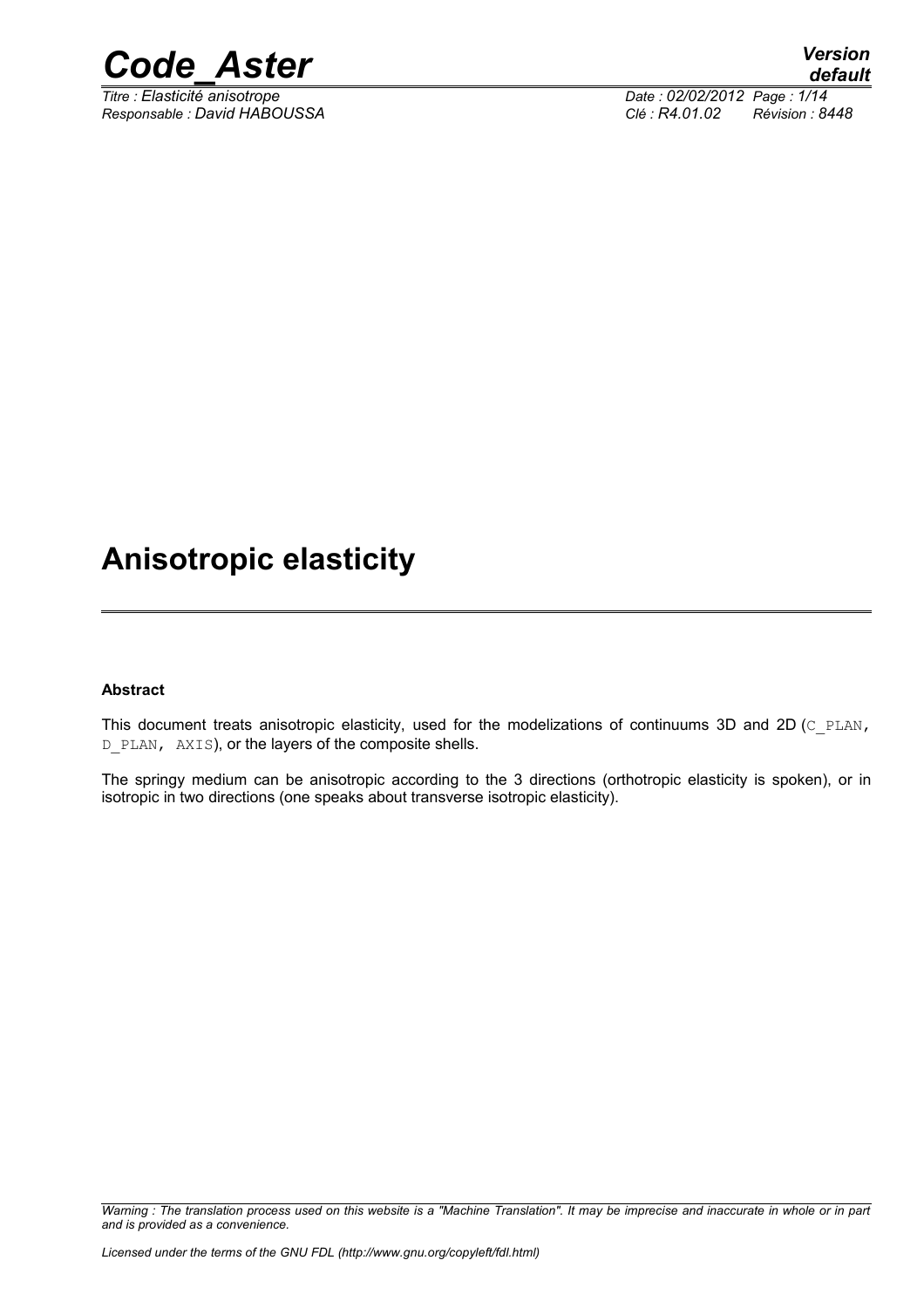# **Code Aster**

Titre : Elasticité anisotrope Responsable : David HABOUSSA Date: 02/02/2012 Page: 2/14 Clé : R4.01.02 Révision : 8448

## **Contents**

| 3.2.4.3 Stamps flexibility according to the coefficients of Lamé $\lambda$ and $\mu$ 11  |  |
|------------------------------------------------------------------------------------------|--|
| 3.2.4.4 Stamps of Hooke according to the coefficients of Lamé $\lambda$ and $\mu$ 11.3.3 |  |
|                                                                                          |  |
|                                                                                          |  |
|                                                                                          |  |
|                                                                                          |  |
|                                                                                          |  |
|                                                                                          |  |
|                                                                                          |  |
|                                                                                          |  |
|                                                                                          |  |

Warning: The translation process used on this website is a "Machine Translation". It may be imprecise and inaccurate in whole or in part and is provided as a convenience.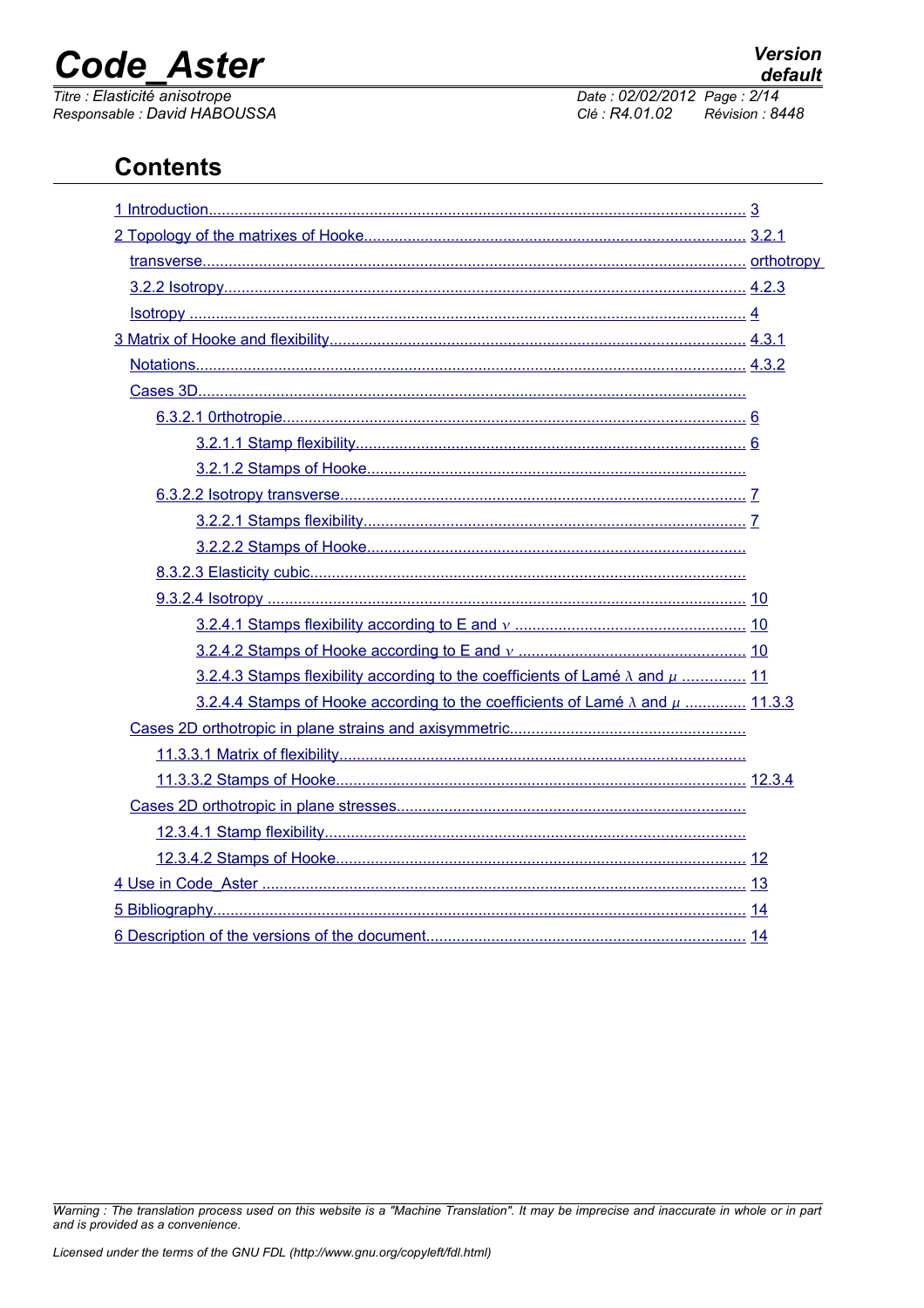*Titre : Elasticité anisotrope Date : 02/02/2012 Page : 3/14*

*Responsable : David HABOUSSA Clé : R4.01.02 Révision : 8448*

### **1 Introduction**

<span id="page-2-0"></span>the purpose of this document is to give the form of the matrixes of flexibility and Hooke for elastic materials orthotropic, isotropic transverse and isotropic in 3D case, 2D-forced, 2D - plane strains and axisymetry.

We speak about "matrixes" of Hooke because, by preoccupation with a simplification, we did not adopt the notation of a tensor of order 4.

In any rigor, for the linear elastic materials, the stresses are linear functions of the strains.

One writes:  $\sigma_{ii} = H_{ijkl} \varepsilon_{kl}$ 

The symmetric nature of  $\{\sigma\}$  and  $\{\varepsilon\}$  the adoption for these tensors of order 2 of a vectorial form make it possible to write:

 $\sigma$  =  $|H|$  { $\epsilon$ }

where  $|\sigma|$  and  $|\varepsilon|$  are the vectorial representation of the tensors of order 2  $|\sigma|$  and  $|\varepsilon|$  where  $|H|$  is a matrix 6×6.

## <span id="page-2-2"></span>**2 Topology of the matrixes of Hooke**

### **2.1 the orthotropy**

<span id="page-2-1"></span>One can show the symmetry of the matrix of Hooke  $|H|$ .

We thus have twenty and one independent components in 3D case.

$$
[H] = \begin{vmatrix} H_{11} & H_{12} & H_{13} & H_{14} & H_{15} & H_{16} \\ & H_{22} & H_{23} & H_{24} & H_{25} & H_{26} \\ & & H_{33} & H_{34} & H_{35} & H_{36} \\ & & & H_{44} & H_{45} & H_{46} \\ & & & & H_{55} & H_{56} \\ & & & & & H_{66} \end{vmatrix}
$$

An orthotropic material has two orthogonal planes of elastic symmetry.

This wants to say that if one calls  $[H']$  the matrix  $[H]$  after symmetry (S)  $| H' | = | H |$ .

The relations obtained between the coefficients make it possible to write that  $[H]$  is defined by nine independent components.

*Warning : The translation process used on this website is a "Machine Translation". It may be imprecise and inaccurate in whole or in part and is provided as a convenience.*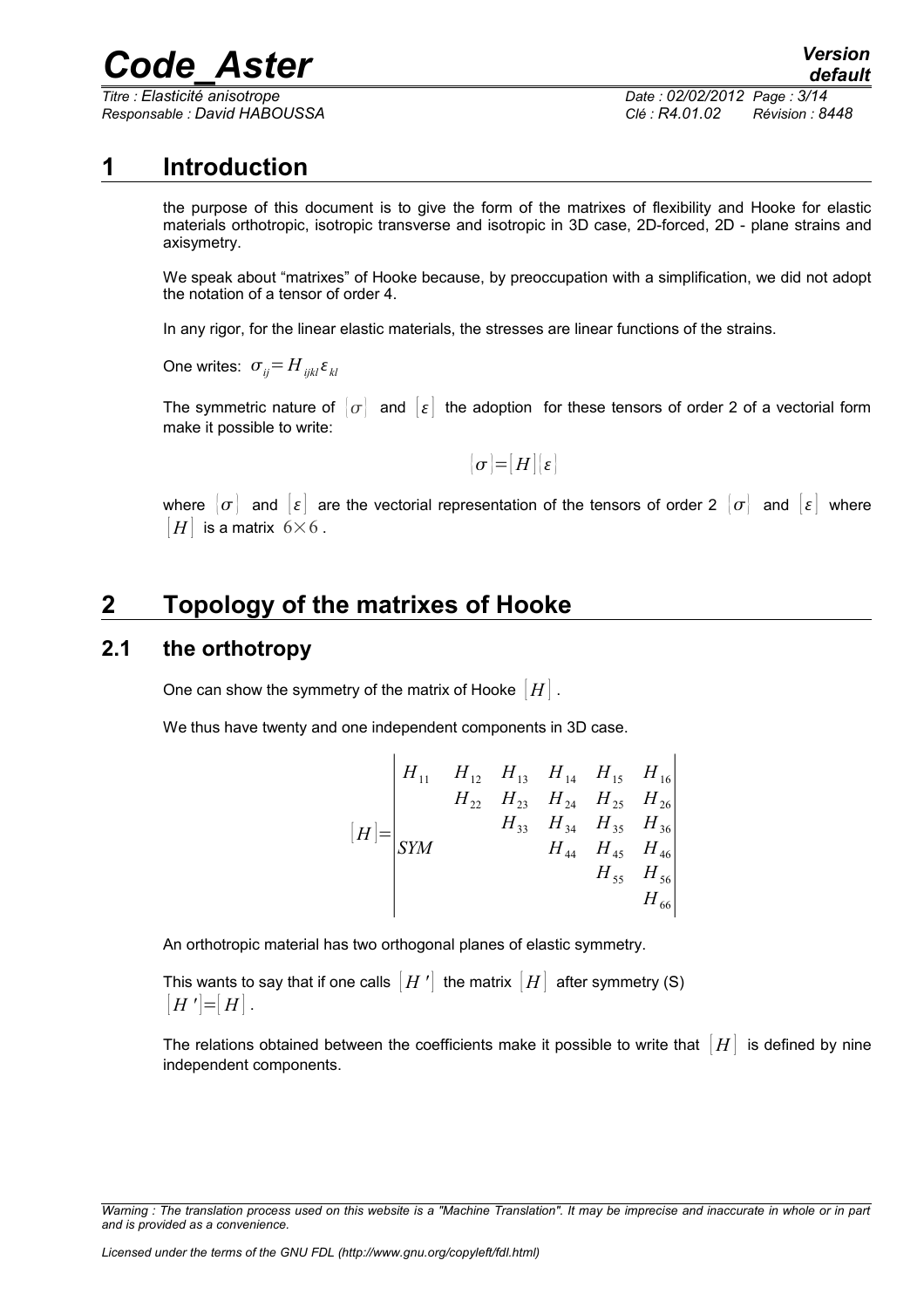*Responsable : David HABOUSSA Clé : R4.01.02 Révision : 8448*

*default Titre : Elasticité anisotrope Date : 02/02/2012 Page : 4/14*

In the axes of orthotropy:

$$
[H] = \begin{vmatrix} H_{11} & H_{12} & H_{13} & 0 & 0 & 0 \\ & H_{22} & H_{23} & 0 & 0 & 0 \\ & & H_{33} & 0 & 0 & 0 \\ & & & H_{44} & 0 & 0 \\ & & & & H_{55} & 0 \\ & & & & & H_{66} \end{vmatrix}
$$

9 coefficients thus should be provided.

### **2.2 Transverse isotropy**

<span id="page-3-3"></span>the transverse isotropy is a restriction of the orthotropy in where one has the isotropy in one of the two orthogonal planes of elastic symmetry.

The matrix  $[H]$  will have the same form as for the orthotropy but with additional relations between the components.

Five components are enough to determine  $|H|$ .

### **2.3 Isotropy**

<span id="page-3-2"></span>the material is isotropic if  $|H|$  remains invariant in any change of reference.

Two coefficients are enough to determine [ *H* ] .

## <span id="page-3-1"></span>**3 Stamp of Hooke and from flexibility**

### **3.1 Notations**

<span id="page-3-0"></span>Instead of using indices 1,2 and 3 to locate the axes, one will use the corresponding indices *L* , *T* and *N* :

- 1. *L* for longitudinal
- 2. *T* for transverse
- 3. *N* for normal



*Warning : The translation process used on this website is a "Machine Translation". It may be imprecise and inaccurate in whole or in part and is provided as a convenience.*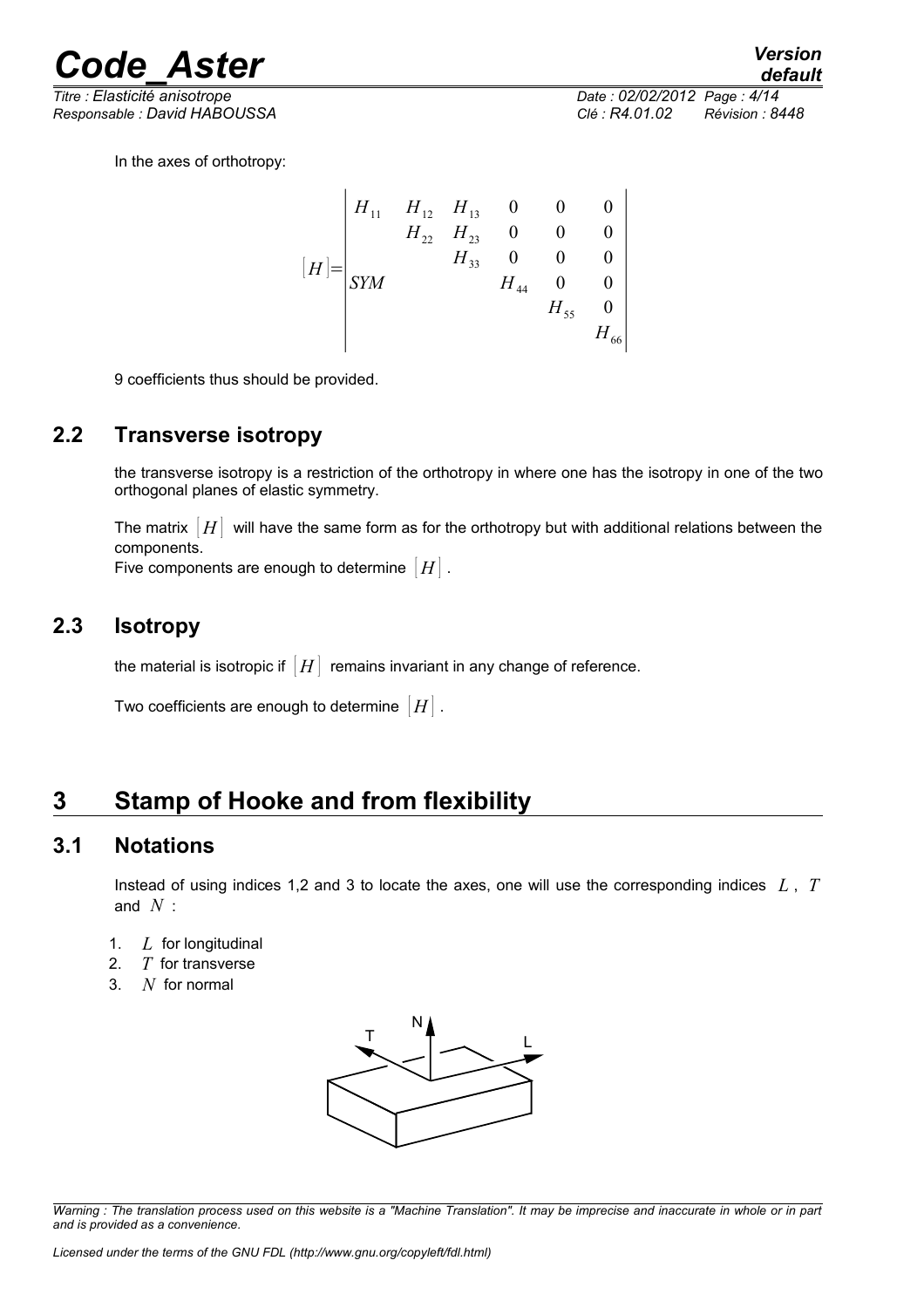*Titre : Elasticité anisotrope Date : 02/02/2012 Page : 5/14*

*Responsable : David HABOUSSA Clé : R4.01.02 Révision : 8448*

the coefficients which intervene are the following:

| Key<br>word | <b>Notation</b>   | meaning                               |
|-------------|-------------------|---------------------------------------|
| E L         | $E_L$             | longitudinal Modulus Young            |
| E T         | $E_T$             | transverse Modulus Young              |
| E N         | $E_N$             | normal Modulus Young                  |
| G LT        | $G_{LT}$          | Shear modulus in plane $(L, T)$       |
| G TN        | $G_{TN}$          | Shear modulus in plane $(T, N)$       |
| G LN        | $G$ <sub>LN</sub> | Shear modulus in plane $(L, N)$       |
| NU LT       | $v_{LT}$          | Poisson's ratio in plane $(L, T)$     |
| NU TN       | $v_{\text{TN}}$   | Poisson's ratio in plane $(T, N)$     |
| NU LN       | $v_{LN}$          | Poisson's ratio in the plane $(L, N)$ |

#### **Notices very important:**

 $v_{LT}$  *is different from*  $v_{TL}$  *: If one applies a tension according to L*  $\epsilon_{LL}$  =  $\overline{\sigma}_{LL}$  $\frac{L}{E_L}$  (Hooke's law according to a direction).

This tension is accompanied, proportionally, of a contraction according to  $\left.T\right.$  *,*− $\overline{\nu}_{LT}$  .  $\sigma$ <sub>*LL*</sub> *EL*

and of a contraction according to  $N$  *,* $-\nu_{_{LN}}$  .  $\sigma$ <sub>*LL*</sub>  $\frac{E_L}{E_L}$ .

The first index indicates the axis where the effect of the loading is exerted and the second index indicates the direction of the loading.

 $\overline{1}$ 

Then one exerts a tension according to  $T$ , then a tension according to  $N$ ; one obtains:

$$
\varepsilon_{LL} = \frac{\sigma_{LL}}{E_L} - \nu_{TL} \frac{\sigma_{TT}}{E_T} - \nu_{NL} \frac{\sigma_{NN}}{E_N}
$$
\n
$$
\varepsilon_{TT} = -\nu_{LT} \frac{\sigma_{LL}}{E_L} + \frac{\sigma_{TT}}{E_T} - \nu_{NT} \frac{\sigma_{NN}}{E_N}
$$
\n
$$
\varepsilon_{NN} = -\nu_{LN} \frac{\sigma_{LL}}{E_L} - \nu_{TN} \frac{\sigma_{TT}}{E_T} + \frac{\sigma_{NN}}{E_N}
$$

The matrix of flexibility  $\, \lceil H \rceil^{-1} \,$  being symmetric; one from of deduced:

$$
\frac{v_{LT}}{E_L} = \frac{v_{TL}}{E_T}
$$

$$
\frac{v_{LN}}{E_L} = \frac{v_{NL}}{E_N}
$$

*Licensed under the terms of the GNU FDL (http://www.gnu.org/copyleft/fdl.html)*

*Warning : The translation process used on this website is a "Machine Translation". It may be imprecise and inaccurate in whole or in part and is provided as a convenience.*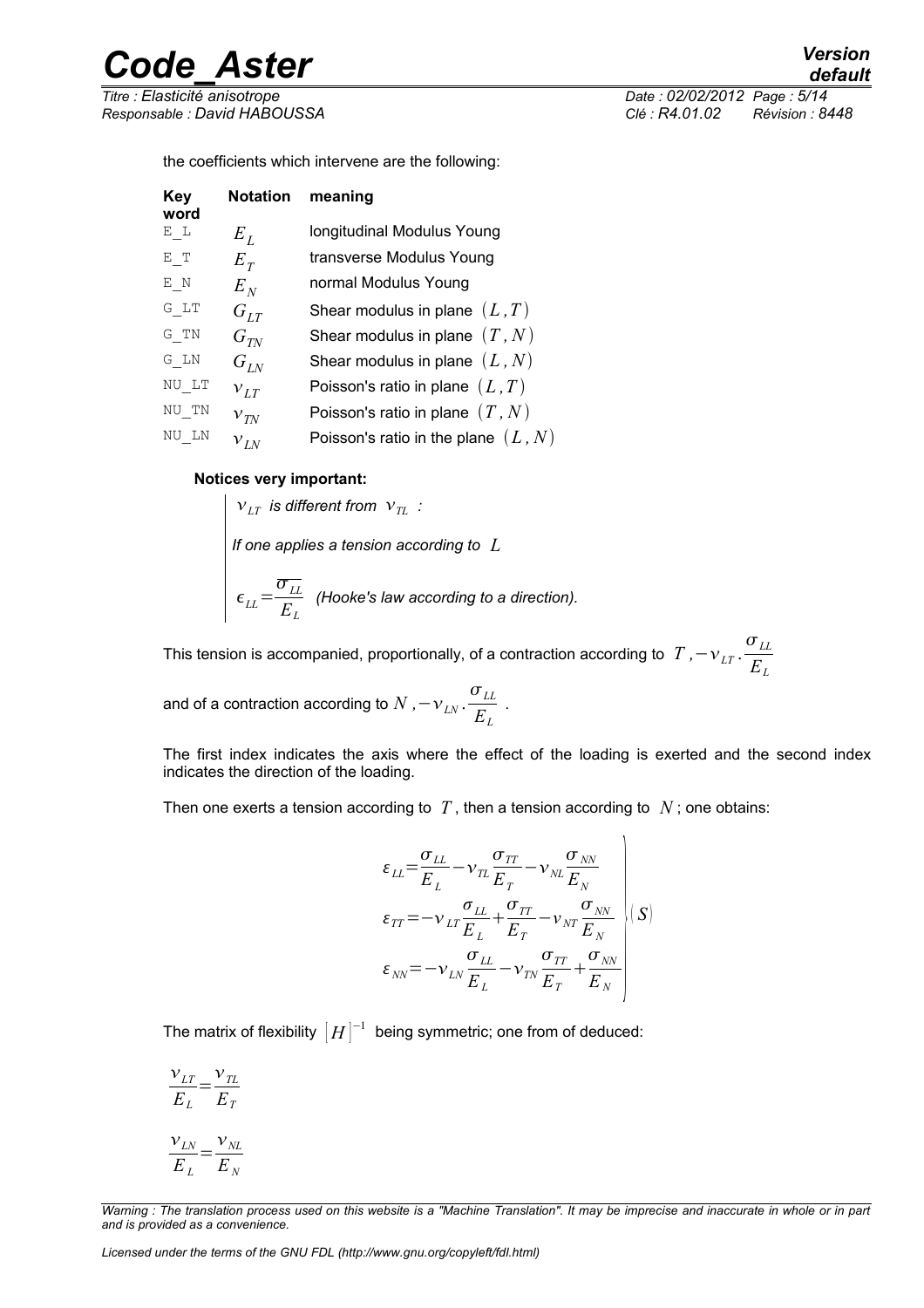$$
\frac{v_{\text{TN}}}{E_{\text{T}}} = \frac{v_{\text{NT}}}{E_{\text{N}}}
$$

### <span id="page-5-3"></span>**3.2 Case 3D**

### <span id="page-5-2"></span>**3.2.1 0rthotropie**

<span id="page-5-1"></span>**3.2.1.1 Matrix of flexibility**

 $\blacksquare$ 

$$
\begin{bmatrix}\n\boldsymbol{\varepsilon}_{LL} \\
\boldsymbol{\varepsilon}_{LT} \\
\boldsymbol{\varepsilon}_{TN} \\
\boldsymbol{\varepsilon}_{SN} \\
\boldsymbol{\varepsilon}_{SN} \\
\boldsymbol{\varepsilon}_{SN} \\
\boldsymbol{\varepsilon}_{SN}\n\end{bmatrix} = \begin{bmatrix}\n\frac{1}{E_L} & \frac{-\boldsymbol{\nu}_{TL}}{E_T} & \frac{-\boldsymbol{\nu}_{NL}}{E_N} & 0 & 0 & 0 \\
\frac{-\boldsymbol{\nu}_{LT}}{E_L} & \frac{1}{E_T} & \frac{-\boldsymbol{\nu}_{NT}}{E_N} & 0 & 0 & 0 \\
\frac{-\boldsymbol{\nu}_{LN}}{E_L} & \frac{-\boldsymbol{\nu}_{TN}}{E_T} & \frac{1}{E_N} & 0 & 0 & 0 \\
\frac{\boldsymbol{\sigma}_{ST}}{\boldsymbol{\sigma}_{LT}} & \frac{1}{\boldsymbol{\sigma}_{LT}} & 0 & 0 & 0 \\
\frac{\boldsymbol{\sigma}_{LT}}{\boldsymbol{\sigma}_{LN}} & \frac{1}{\boldsymbol{\sigma}_{LN}} & 0 & 0 \\
\frac{\boldsymbol{\sigma}_{LN}}{\boldsymbol{\sigma}_{TN}} & \frac{1}{\boldsymbol{\sigma}_{LN}} & 0 & \frac{1}{\boldsymbol{\sigma}_{TN}}\n\end{bmatrix}
$$
\n
$$
SYM \qquad \begin{bmatrix}\n\boldsymbol{\varepsilon}_{LT} \\
\boldsymbol{\varepsilon}_{TN} \\
\frac{1}{\boldsymbol{\sigma}_{TN}}\n\end{bmatrix}
$$

 $\left[ H\right] ^{-1}$  – Orthotropy

#### **3.2.1.2 Stamps of Hooke**

<span id="page-5-0"></span> $\mathbf{r}$ 

$$
\begin{bmatrix}\n\sigma_{LL} \\
\sigma_{LL} \\
\sigma_{LL} \\
\sigma_{LN} \\
\sigma_{LN} \\
\sigma_{IN} \\
\sigma_{IN}\n\end{bmatrix} = \frac{1}{A} \begin{bmatrix}\n\frac{(1 - v_{TN}v_{NT})}{E_T E_N} & \frac{(v_{NT} + v_{NL}v_{TN})}{E_T E_N} & \frac{(v_{NT} + v_{NL}v_{NT})}{E_T E_N} & 0 & 0 & 0 \\
\frac{(v_{LT} + v_{LN}v_{NT})}{E_L E_N} & \frac{(1 - v_{NL}v_{LN})}{E_L E_N} & \frac{(v_{NT} + v_{NL}v_{LT})}{E_L E_N} & 0 & 0 & 0 \\
\frac{(v_{LN} + v_{LT}v_{TN})}{E_L E_T} & \frac{(v_{TN} + v_{TL}v_{LN})}{E_L E_T} & \frac{(1 - v_{LT}v_{TL})}{E_L E_T} & 0 & 0 & 0 \\
\frac{(1 - v_{LT}v_{TV})}{E_L E_T} & \frac{(1 - v_{LT}v_{TL})}{E_L E_T} & 0 & 0 & 0 \\
\frac{(1 - v_{LT}v_{NL})}{E_L E_T} & \frac{(1 - v_{LT}v_{TL})}{E_L E_T} & 0 & 0 & 0 \\
\frac{(1 - v_{LT}v_{NL})}{E_L E_T} & \frac{(1 - v_{LT}v_{TL})}{E_L E_T} & 0 & 0 & 0 \\
\frac{(1 - v_{LT}v_{NL})}{E_L E_T} & \frac{(1 - v_{LT}v_{TL})}{E_L E_T} & 0 & 0 & 0 \\
\frac{(1 - v_{LT}v_{NL})}{E_L E_T} & \frac{(1 - v_{LT}v_{NL})}{E_L E_T} & 0 & 0 & 0 \\
\frac{(1 - v_{LT}v_{NL})}{E_L E_T} & \frac{(1 - v_{LT}v_{NL})}{E_L E_T} & 0 & 0 & 0 \\
\frac{(1 - v_{LT}v_{NL})}{E_L E_T} & \frac{(1 - v_{LT}v_{NL})}{E_L E_T} & 0 & 0 & 0 \\
\frac{(1 - v_{LT}v_{NL})}{E_L E_T} & \frac{(1 - v_{LT}v_{NL})}{E_L E_T} & 0 & 0 & 0 \\
\frac{(1 - v_{LT}v_{NL})}{E_L E_T} & \frac{(1 - v_{LT}v_{NL})}{E_L E_T} & 0 & 0 & 0 \\
\frac{(1 - v_{LT}v_{NL})}{E_L E_T} & \frac{(1
$$

 $|H|$  – Orthotropy with:

$$
\frac{v_{TL}}{E_T} = \frac{v_{LT}}{E_L}; \frac{v_{NL}}{E_N} = \frac{v_{LN}}{E_L}; \frac{v_{NT}}{E_N} = \frac{v_{TN}}{E_T}
$$

*Warning : The translation process used on this website is a "Machine Translation". It may be imprecise and inaccurate in whole or in part and is provided as a convenience.*

*Licensed under the terms of the GNU FDL (http://www.gnu.org/copyleft/fdl.html)*

*default*

ł

*Titre : Elasticité anisotrope Date : 02/02/2012 Page : 6/14 Responsable : David HABOUSSA Clé : R4.01.02 Révision : 8448*

×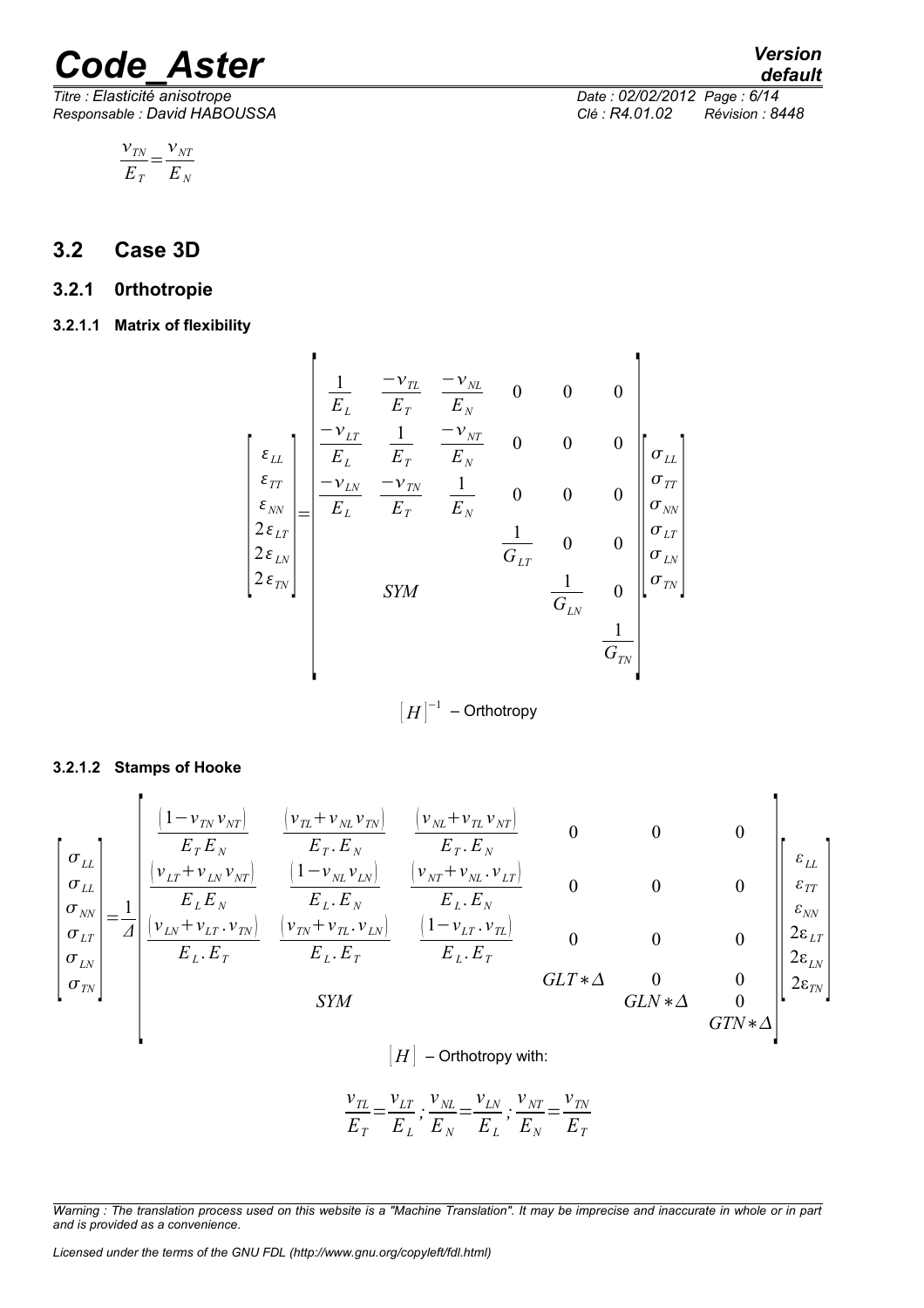*Titre : Elasticité anisotrope Date : 02/02/2012 Page : 7/14 Responsable : David HABOUSSA Clé : R4.01.02 Révision : 8448*

*default*

$$
\frac{1}{\Delta} = \frac{E_L E_T E_N}{\begin{vmatrix} 1 - v_{TN} v_{NT} \\ -v_{NL} v_{LN} \\ -v_{LT} v_{TL} \\ -2v_{TN} v_{NL} v_{LT} \end{vmatrix}}
$$

### <span id="page-6-1"></span>**3.2.2 Transverse isotropy**

<span id="page-6-0"></span>**3.2.2.1 Stamps flexibility**



the matrix  $\lceil H \rceil^{-1}$  can be deduced directly from the matrix  $\lceil H \rceil^{-1}$  - Orthotropy by means of the properties of the transverse isotropy. In the plane  $(L, T)$ :

$$
E_L = E_T
$$
  
\n
$$
v_{TL} = v_{LT}
$$
  
\n
$$
G_{LT} = \frac{E_L}{2(1 + v_{LT})}
$$

In the planes  $(L, N)$  and  $(T, N)$ :

$$
v_{NT} = v_{NL}
$$
  
\n
$$
v_{LN} = v_{TN}
$$
  
\n
$$
G_{TN} = G_{LN}
$$



*Warning : The translation process used on this website is a "Machine Translation". It may be imprecise and inaccurate in whole or in part and is provided as a convenience.*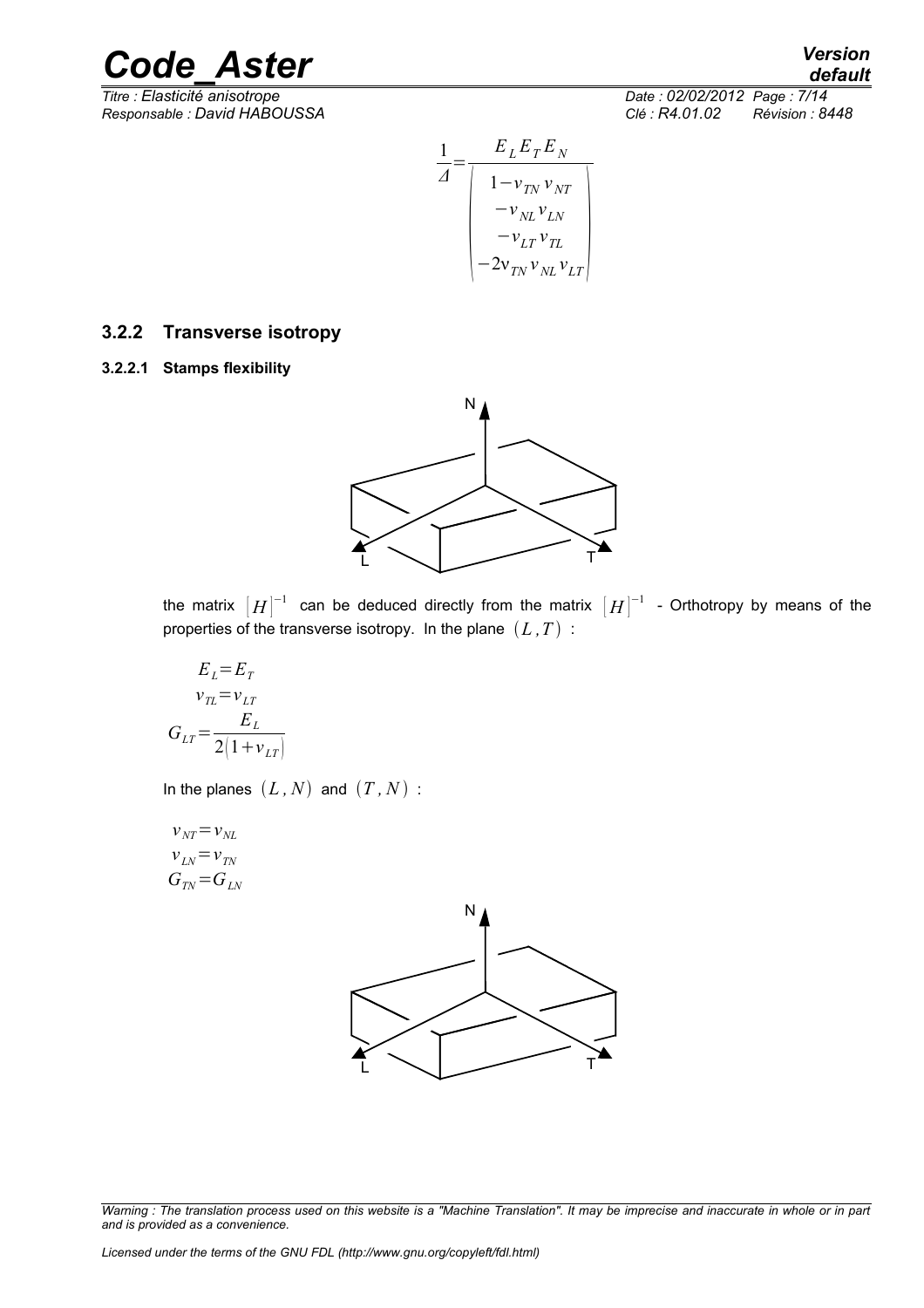*default*

 $\overline{T}$ itre : *Elasticité anisotrope Responsable : David HABOUSSA Clé : R4.01.02 Révision : 8448*

| Date: 02/02/2012 Page: 8/14 |                 |
|-----------------------------|-----------------|
| Clé : R4.01.02              | Révision : 8448 |

$$
E_{L} = E_{T}
$$
\n
$$
V_{LT} = v_{TL}
$$
\n
$$
G_{LT} = \frac{E_{L}}{2(1 + v_{LT})}
$$
\n
$$
v_{NT} = v_{NL}
$$
\n
$$
v_{LN} = v_{TN}
$$
\n
$$
G_{TN} = G_{LN}
$$
\n
$$
\frac{v_{NT}}{E_{N}} = \frac{v_{LN}}{E_{L}}
$$
\n
$$
\frac{v_{NT}}{E_{L}} = \frac{-v_{NL}}{E_{L}}
$$
\n
$$
G_{TN} = \frac{-v_{NL}}{E_{L}}
$$
\n
$$
G_{LN}
$$
\n
$$
\frac{v_{NT}}{E_{N}}
$$
\n
$$
G_{LN}
$$
\n
$$
G_{LN}
$$
\n
$$
G_{LN}
$$
\n
$$
G_{LN}
$$
\n
$$
2(v_{LN}) = \frac{2(1 + v_{LT})}{E_{L}}
$$
\n
$$
G_{LN}
$$
\n
$$
G_{LN}
$$
\n
$$
G_{LN}
$$
\n
$$
G_{IN}
$$
\n
$$
G_{IN}
$$
\n
$$
G_{IN}
$$
\n
$$
G_{IN}
$$
\n
$$
G_{IN}
$$
\n
$$
G_{IN}
$$
\n
$$
G_{IN}
$$
\n
$$
G_{IN}
$$
\n
$$
G_{IN}
$$

 $\left\vert H\right\vert ^{-1}$  - Transverse Isotropy

#### **3.2.2.2 Stamps of Hooke**

<span id="page-7-0"></span>the matrix  $\big[ H \big]$  has same symmetries as  $\big[ H \big]^{-1}$  .



*Warning : The translation process used on this website is a "Machine Translation". It may be imprecise and inaccurate in whole or in part and is provided as a convenience.*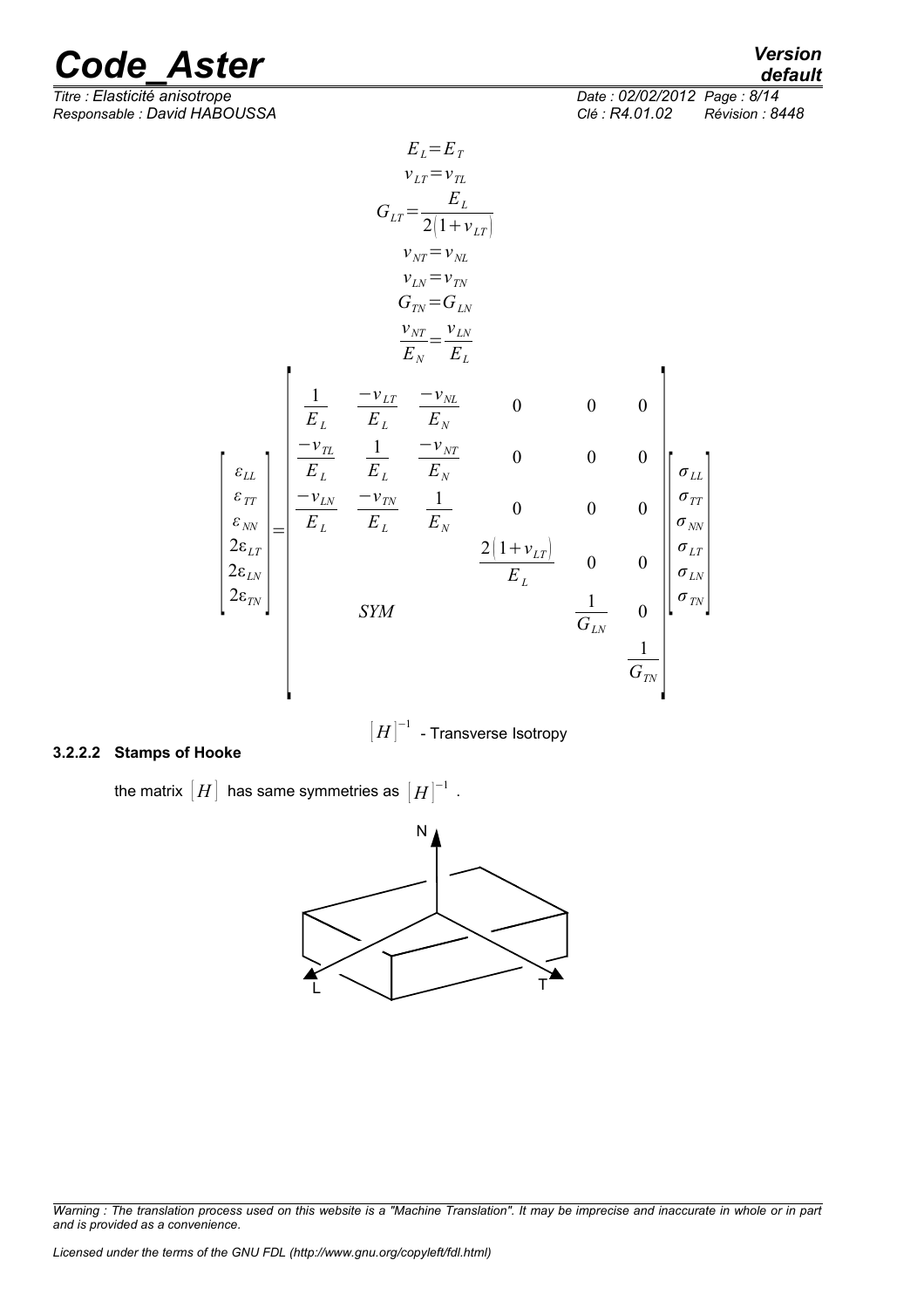*Responsable : David HABOUSSA Clé : R4.01.02 Révision : 8448*

*default*

*Titre : Elasticité anisotrope Date : 02/02/2012 Page : 9/14*

$$
\begin{bmatrix}\n\sigma_{LL} \\
\sigma_{IL} \\
\sigma_{\eta\eta} \\
\sigma_{LN} \\
\sigma_{LN} \\
\sigma_{LN}\n\end{bmatrix} = \frac{1}{d} \begin{bmatrix}\n\frac{1 - v_{NL} \cdot v_{LN}}{E_L E_N} & \frac{v_{NL} + v_{LT} v_{NL}}{E_L E_N} & 0 & 0 & 0 \\
\frac{v_{TL} + v_{NL} v_{LN}}{E_L E_N} & \frac{1 - v_{NL} \cdot v_{LN}}{E_L E_N} & \frac{v_{LN} + v_{LT} v_{LN}}{E_L E_N} & 0 & 0 & 0 \\
\frac{v_{LN} + v_{LT} v_{NL}}{E_L E_N} & \frac{v_{TV} + v_{LT} v_{TV}}{E_L^2} & \frac{1 - v_{LT}^2}{E_L^2} & 0 & 0 & 0 \\
\frac{v_{LN}}{E_L} & \frac{v_{L}^2}{E_L^2} & \frac{1 - v_{LT}^2}{E_L^2} & 0 & 0 & 0 \\
\frac{v_{LN}}{E_L E_N} & \frac{v_{L}^2}{E_L^2} & \frac{v_{L}^2}{E_L^2} & 0 & 0 & 0 \\
\frac{v_{L}^2}{E_L E_N} & \frac{v_{L}^2}{E_L^2} & \frac{v_{L}^2}{E_L^2} & 0 & 0 & 0 \\
\frac{v_{L}^2}{E_L E_N} & \frac{v_{L}^2}{E_L^2} & \frac{v_{L}^2}{E_L^2} & 0 & 0 & 0 \\
\frac{v_{L}^2}{E_L E_N} & \frac{v_{L}^2}{E_L E_N} & \frac{v_{L}^2}{E_L E_N} & 0 & 0 & 0 \\
\frac{v_{L}^2}{E_N E_N} & \frac{v_{L}^2}{E_N E_N} & \frac{v_{L}^2}{E_N} & 0 & 0 & 0 \\
\frac{v_{L}^2}{E_N E_N} & \frac{v_{L}^2}{E_N E_N} & \frac{v_{L}^2}{E_N E_N} & 0 & 0 & 0 \\
\frac{v_{L}^2}{E_N E_N} & \frac{v_{L}^2}{E_N E_N} & \frac{v_{L}^2}{E_N E_N} & 0 & 0 & 0 \\
\frac{v_{L}^2}{E_N E_N} & \frac{v_{L}^2}{E_N E_N} & \frac{v_{L}
$$

 $\vert H \vert$  *–* Transverse Isotropy

$$
\frac{1}{\Delta} = \frac{E_L^2.E_N}{\left[1 - 2v_{NL} \cdot v_{LN} - v_{LT}^2\right]} - 2v_{NL}v_{LN}v_{LT}
$$

### **3.2.3 cubic Elasticity**

<span id="page-8-0"></span>cubic elasticity corresponds to a matrix of elasticity of the form :

 $\mathbb{R}$ *y*<sup>1111</sup> *y*<sup>1122</sup> *y*<sup>1122</sup> *y*<sup>1122</sup> *y*<sup>1111</sup> *y*<sup>1122</sup> *y*<sub>1122</sub> *y*<sub>11111</sub> *y*<sup>1212</sup> *y*<sup>1212</sup> *<sup>y</sup>*1212]

Being given cubic symmetry, it remains to determine 3 coefficients:  $E_L = E_N = E_T = E$ ,  $G_{LT} = G_{LN} = G_{TN} = G$ ,  $v_{LN} = v_{LT} = v_{LN} = v_{L}$ 

To reproduce cubic elasticity with ELAS ORTH, it is enough to calculate the coefficients of the orthotropy such that the matrix of elasticity obtained is form above:

$$
y_{1111} = \frac{E(1 - v^2)}{(1 - 3v^2 - 2v^3)}
$$
  
\n
$$
y_{1122} = \frac{E v(1 + v)}{(1 - 3v^2 - 2v^3)}
$$
  
\n
$$
y_{1212} = G_{LT} = G_{LN} = G_{TN}
$$

therefore, as long as  $(1-3\,\nu^2\!-\!2\,\nu^3)\!\neq\!0$  (i.e.  $\,\nu$  different from 0.5).

*Warning : The translation process used on this website is a "Machine Translation". It may be imprecise and inaccurate in whole or in part and is provided as a convenience.*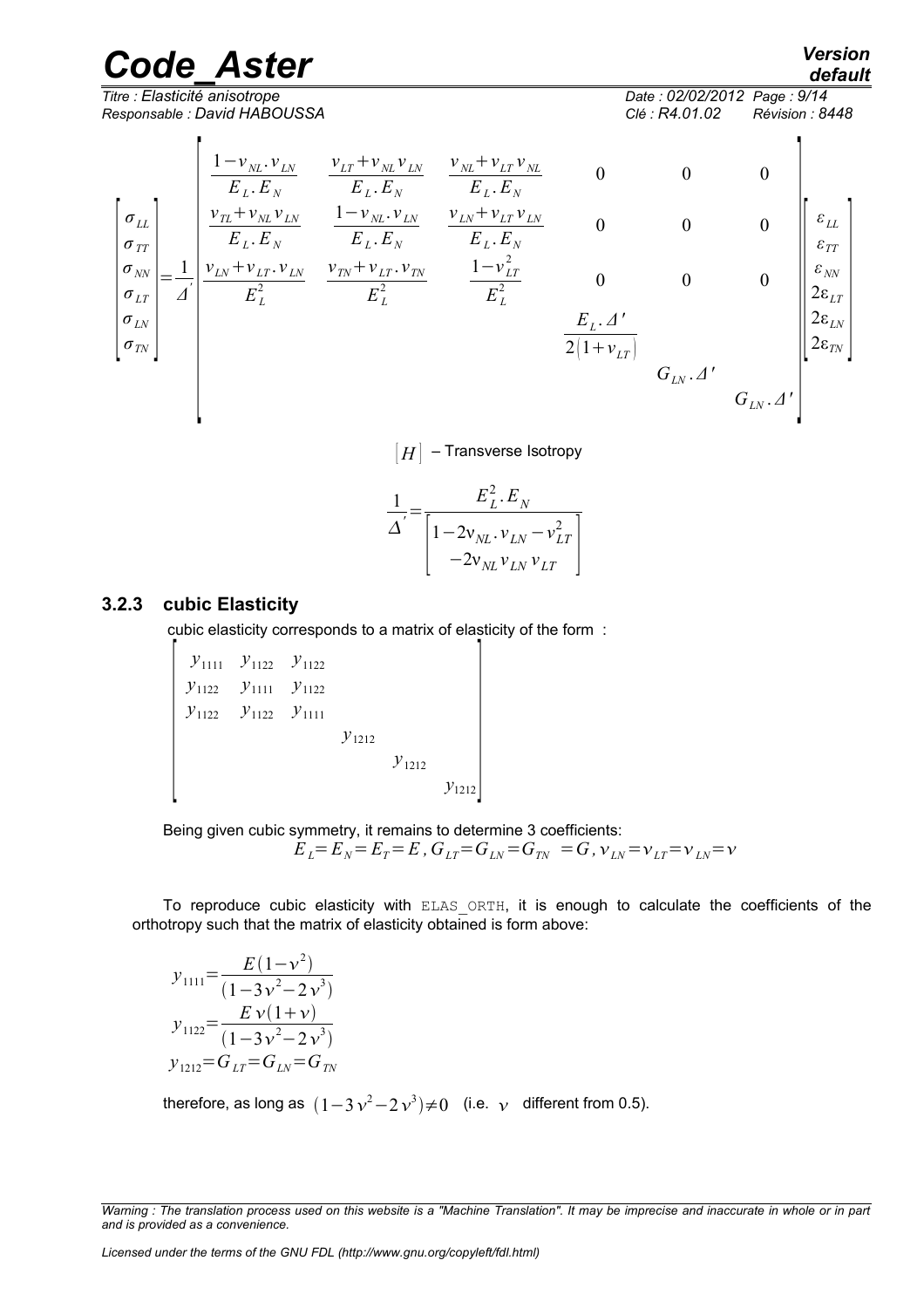*default*

*Titre : Elasticité anisotrope Date : 02/02/2012 Page : 10/14 Responsable : David HABOUSSA Clé : R4.01.02 Révision : 8448*

 $\overline{a}$ 

$$
\frac{y_{1122}}{y_{1111}} = \frac{v}{1 - v}
$$
 what provides  $v = \frac{1}{1 + \frac{y_{1111}}{y_{1122}}}$  then  $E = y_{1111} \frac{(1 - 3v^2 - 2v^3)}{(1 - v^2)}$ 

### <span id="page-9-2"></span>**3.2.4 Isotropy**

#### <span id="page-9-1"></span>**3.2.4.1** Stamps flexibility according to  $E$  and  $\nu$

$$
\begin{bmatrix}\n\frac{1}{E} & \frac{-\nu}{E} & \frac{-\nu}{E} & 0 & 0 & 0 \\
\frac{\varepsilon_{LL}}{\varepsilon_{\gamma\gamma}}\n\end{bmatrix}\n=\n\begin{bmatrix}\n\frac{1}{E} & \frac{-\nu}{E} & 0 & 0 & 0 \\
\frac{\varepsilon_{\gamma N}}{\varepsilon_{\gamma\gamma}}\n\end{bmatrix}\n\begin{bmatrix}\n\frac{1}{E} & \frac{-\nu}{E} & 0 & 0 & 0 \\
\frac{1}{E} & 0 & 0 & 0 & 0 \\
\frac{1}{E} & \frac{2(1+\nu)}{E} & 0 & 0 & \frac{1}{\sigma_{LT}} \\
\frac{1}{E} & \frac{2(1+\nu)}{E} & 0 & 0 & \frac{1}{\sigma_{LT}} \\
\frac{1}{E} & \frac{2(1+\nu)}{E} & 0 & \frac{1}{\sigma_{TN}}\n\end{bmatrix}
$$

 $\left\lceil H\right\rceil^{-1}$  – complete Isotropy

#### <span id="page-9-0"></span>**3.2.4.2 Stamps of Hooke according to** *E* **and**

$$
\begin{bmatrix}\n\sigma_{LL} \\
\sigma_{TT} \\
\sigma_{\eta\nu} \\
\sigma_{LY} \\
\sigma_{LN} \\
\sigma_{TN}\n\end{bmatrix} = \frac{E}{(1+v)(1-2v)}\n\begin{bmatrix}\n1-v & v & 0 & 0 & 0 & 0 \\
1-v & v & 0 & 0 & 0 & 0 \\
1-v & v & 0 & 0 & 0 & 0 \\
1-v & 0 & 0 & 0 & 0 & 0 \\
2 & 0 & 0 & 0 & 0 & 0 \\
2 & 0 & 0 & 0 & 0 & 0 \\
2\varepsilon_{LN} \\
\sigma_{TN}\n\end{bmatrix}
$$
\n
$$
\sigma_{TN}
$$

 $[H]$  – complete Isotropy

*Warning : The translation process used on this website is a "Machine Translation". It may be imprecise and inaccurate in whole or in part and is provided as a convenience.*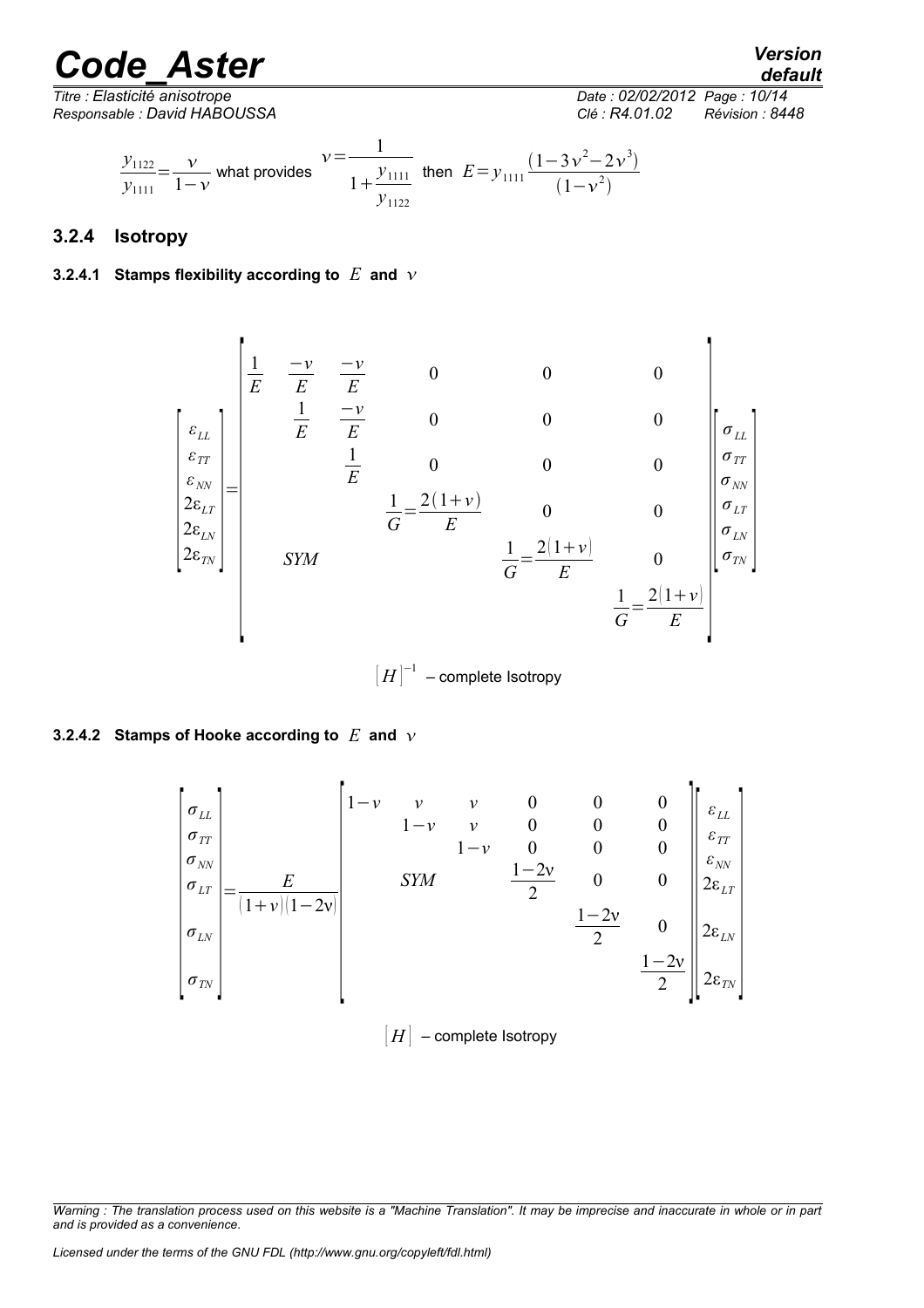*Titre : Elasticité anisotrope Date : 02/02/2012 Page : 11/14 Responsable : David HABOUSSA Clé : R4.01.02 Révision : 8448*

#### **3.2.4.3** Stamps flexibility according to the coefficients of Lamé  $\lambda$  and  $\mu$

<span id="page-10-3"></span>the Hooke's law takes the following shape with the coefficients of Lamé  $\lambda$  and  $\mu$ .

$$
\sigma_{ij} = \lambda \, \varepsilon_{kk} \, \delta_{ij} + 2 \, \mu \, \varepsilon_{ij}
$$

By means of the system of equations (S), one obtains:

$$
\begin{bmatrix} \sigma_{LL} \\ \sigma_{TT} \\ \sigma_{NN} \\ \sigma_{LT} \end{bmatrix} = \frac{1}{1 - \nu_{LT} \cdot \nu_{TL}} \begin{bmatrix} E_L & \nu_{TL} \cdot E_T & 0 & 0 \\ \nu_{LT} \cdot E_L & E_T & 0 & 0 \\ 0 & 0 & 0 & 0 \\ 0 & 0 & 0 & G_{LT} \end{bmatrix} \begin{bmatrix} \varepsilon_{LL} \\ \varepsilon_{TT} \\ \varepsilon_{NN} \\ 2\varepsilon_{LT} \end{bmatrix}
$$

 $[H]$  – Plane Orthotropy in plane stresses

#### <span id="page-10-2"></span>**3.2.4.4** Stamps of Hooke according to the coefficients of Lamé  $\lambda$  and  $\mu$



 $[H]$  – complete Isotropy with the coefficients of Lamé

### <span id="page-10-1"></span>**3.3 Case 2D orthotropic in plane strains and axisymmetric**

#### <span id="page-10-0"></span>**3.3.1 Matrix of flexibility**

$$
\begin{bmatrix} \varepsilon_{LL} \\ \varepsilon_{TT} \\ 0 \\ 2\varepsilon_{LT} \end{bmatrix} = \begin{bmatrix} \frac{1}{E_L} & -\frac{v_{TL}}{E_T} & -\frac{v_{NL}}{E_N} & 0 \\ -\frac{v_{LT}}{E_L} & \frac{1}{E_T} & -\frac{v_{NL}}{E_N} & 0 \\ 0 & 0 & 0 & 0 \\ 0 & 0 & 0 & \frac{1}{G_{LT}} \end{bmatrix} \begin{bmatrix} \sigma_{LL} \\ \sigma_{TT} \\ \sigma_{\text{NN}} \\ \sigma_{LT} \end{bmatrix}
$$

 $\left[ H\right] ^{-1}$  – plane Orthotropy in plane strains and axisymetry

*Warning : The translation process used on this website is a "Machine Translation". It may be imprecise and inaccurate in whole or in part and is provided as a convenience.*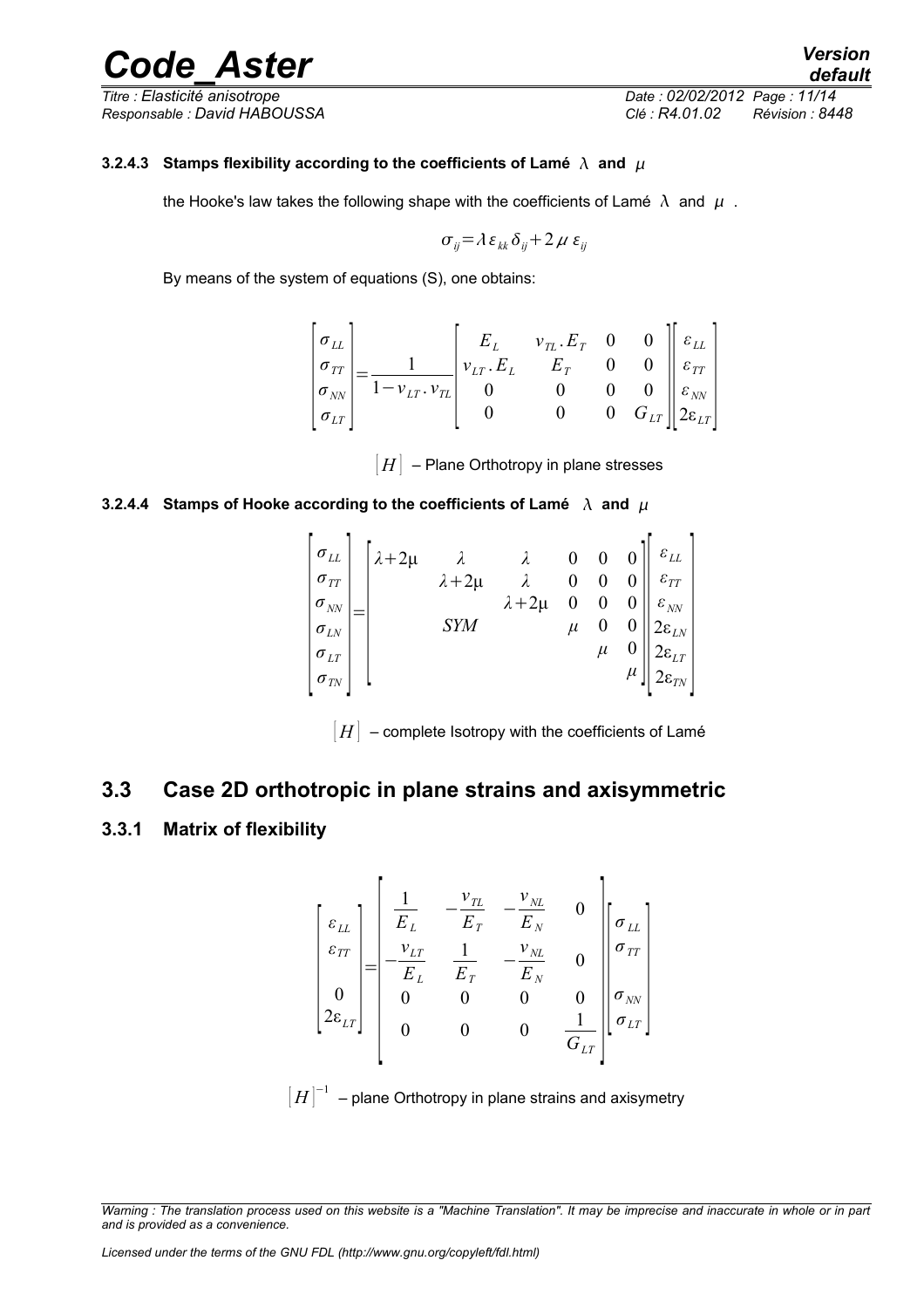*Titre : Elasticité anisotrope Date : 02/02/2012 Page : 12/14 Responsable : David HABOUSSA Clé : R4.01.02 Révision : 8448*

### <span id="page-11-3"></span>**3.3.2 Stamps of Hooke**

l,

$$
\begin{bmatrix}\n\sigma_{LL} \\
\sigma_{LT} \\
\sigma_{NT} \\
\sigma_{LT}\n\end{bmatrix} = \frac{1}{d} \begin{bmatrix}\n\frac{\left(1 - v_{TN} v_{NT}\right)}{E_T E_N} & \frac{\left(v_{TL} + v_{NL} v_{TN}\right)}{E_T E_N} & \frac{\left(v_{NL} + v_{TL} v_{NT}\right)}{E_T E_N} & 0 \\
\frac{\left(v_{LT} + v_{LN} v_{NT}\right)}{E_L E_N} & \frac{\left(1 - v_{NL} v_{LN}\right)}{E_L E_N} & \frac{\left(v_{NT} + v_{NL} v_{LT}\right)}{E_L E_N} & 0 \\
\frac{\left(v_{NT} + v_{NL} v_{NT}\right)}{E_L E_T} & \frac{\left(v_{TN} + v_{NL} v_{LN}\right)}{E_L E_T} & \frac{\left(1 - v_{LT} v_{TL}\right)}{E_L E_T} & 0 \\
0 & 0 & 0 & GLT * \Delta\n\end{bmatrix} \begin{bmatrix}\n\epsilon_{LL} \\
\epsilon_{LT} \\
0 \\
\epsilon_{LT}\n\end{bmatrix}
$$

 $[H]$  – plane Orthotropy in plane strains and axisymetry

$$
\frac{1}{\Delta} = \frac{E_L E_T E_N}{\begin{vmatrix} 1 - v_{TN} v_{NT} \\ - v_{NL} v_{LN} \\ - v_{LT} v_{TL} \\ - 2v_{TN} v_{NL} v_{LT} \end{vmatrix}}
$$

### <span id="page-11-2"></span>**3.4 Case 2D orthotropic in plane stresses**

<span id="page-11-1"></span>**3.4.1 Stamps flexibility**

$$
\begin{bmatrix} \varepsilon_{LL} \\ \varepsilon_{TT} \\ \varepsilon_{NT} \\ 2\varepsilon_{LT} \end{bmatrix} = \begin{bmatrix} \frac{1}{E_L} & -\frac{v_{TL}}{E_T} & 0 & 0 \\ -\frac{v_{LT}}{E_L} & \frac{1}{E_T} & 0 & 0 \\ 0 & 0 & 0 & 0 \\ 0 & 0 & 0 & \frac{1}{G_{LT}} \\ 0 & 0 & 0 & \frac{1}{G_{LT}} \end{bmatrix} \begin{bmatrix} \sigma_{LL} \\ \sigma_{TY} \\ \sigma_{LT} \end{bmatrix}
$$

$$
[H]^{-1}
$$
 - plane Orthotropy in plane stresses

### <span id="page-11-0"></span>**3.4.2 Stamps of Hooke**

$$
\begin{bmatrix} \sigma_{LL} \\ \sigma_{TT} \\ 0 \\ \sigma_{LT} \end{bmatrix} = \frac{1}{1 - v_{LT} \cdot v_{TL}} \begin{bmatrix} E_L & v_{TL} E_T & 0 & 0 \\ v_{LT} E_L & E_T & 0 & 0 \\ 0 & 0 & 0 & 0 \\ 0 & 0 & 0 & 0 \\ 0 & 0 & 0 & G_{LT} \end{bmatrix} \begin{bmatrix} \varepsilon_{LL} \\ \varepsilon_{TT} \\ \varepsilon_{NN} \\ 2\varepsilon_{LT} \end{bmatrix}
$$
  
[*H*] - Orthotropy in plane stresses

*Licensed under the terms of the GNU FDL (http://www.gnu.org/copyleft/fdl.html)*

*Warning : The translation process used on this website is a "Machine Translation". It may be imprecise and inaccurate in whole or in part and is provided as a convenience.*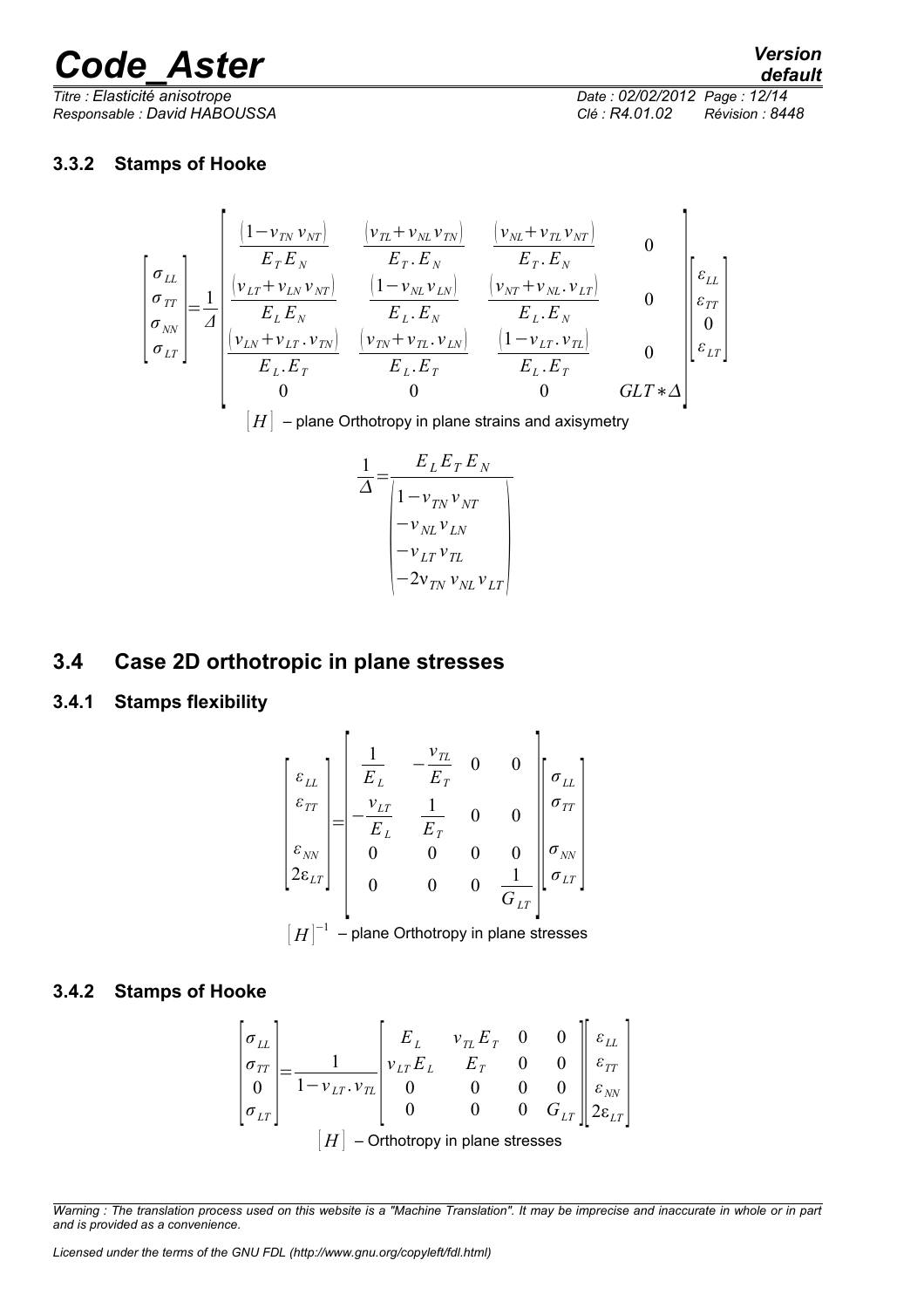*Titre : Elasticité anisotrope Date : 02/02/2012 Page : 13/14*

*Responsable : David HABOUSSA Clé : R4.01.02 Révision : 8448*

### **4 Use in** *Code\_Aster*

<span id="page-12-0"></span>In *Aster* , the definition of the constant orthotropic elastic characteristics or functions of the temperature are carried out by the command DEFI\_MATERIAU , key keys ELAS\_ORTH, ELAS\_ISTR, ELAS ISTR FO or ELAS ORTH FO for the isoparametric shell elements and the solid elements or layers constitutive of a composite (see command DEFI\_COMPOSITE).

To define the orthotropic reference  $(L, T, N)$  related one to the elements, one can refer to documentations [U4.42.03] DEFI\_COMPOSITE and [U4.42.01] AFFE\_CARA\_ELEM.



| /ELAS ORTH = F |  | $\bullet$ E L = ygl longitudinal Modulus Young.             |
|----------------|--|-------------------------------------------------------------|
|                |  | $\bullet$ E T = yqt transverse Modulus Young.               |
|                |  | $\Diamond$ E N = ygn normal Modulus Young.                  |
|                |  | $\bullet$ GL T = glt Shear modulus in the plane $LT$ .      |
|                |  | $\Diamond$ G TN = gtn Shear modulus in the plane $TN$ .     |
|                |  | $\Diamond$ G LN = gln Shear modulus in the plane $LN$ .     |
|                |  | $\bullet$ NU LT = nult Poisson's ratio in the plane $LT$ .  |
|                |  | $\Diamond$ NU TN = nutn Poisson's ratio in the plane $TN$ . |
|                |  | NU LN = nuln Poisson's ratio in the plane $LN$ .<br>♦       |

**Notice important:**

*The talk of this note of reference is based on the convention of the books of J.L.Batoz and D.Gay. The documentation U of DEFI\_MATERIAU describes these choices, and coefficient NU\_LT is interpreted in the following way in Aster: if one exerts a tension according to the axis which causes L a strain according to this axis equalizes with, one has*  ygl *l L*  $\varepsilon_L = \frac{\sigma_l}{\sigma}$  a strain according to the axis equalizes with  $T$  : . *Bibliography*  ygl  $-$ nult\* $\frac{O_l}{\cdot}$ *t*  $\varepsilon_{t}$  = -nult\*  $\frac{\sigma}{\sqrt{2}}$ 

*Warning : The translation process used on this website is a "Machine Translation". It may be imprecise and inaccurate in whole or in part and is provided as a convenience.*